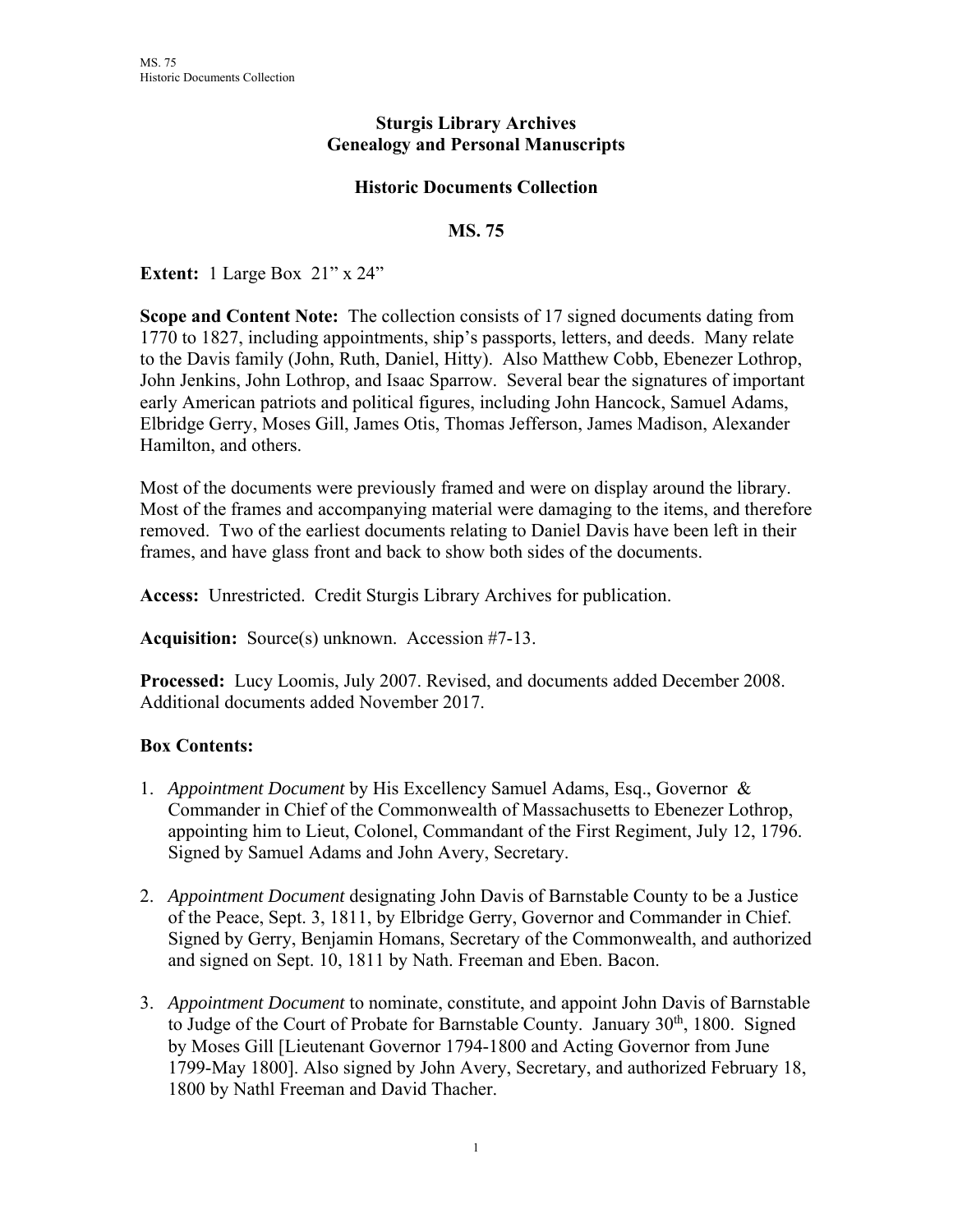- 4. *Deed* that Ruth Davis of Boston, for \$150, grants Matthew Cobb rights and interest in the real estate of the late John Davis, Esq. July 19, 1827. Signed by Ruth Davis. Witnessed and signed by Robert Rea and William Stevenson, Justice of the Peace.
- 5. *Deed* the J. Daniel Davis, for \$1,365, grants John Davis & Heirs all interest in real estate in Barnstable that was given to him by his father Daniel Davis. February 3, 1806. Signed by Daniel Davis, Lois Davis, and witnessed and signed by John Phillips and Edw. Jackson, Justice of the Peace.
- 6. *Document* noting the sale of goods by John Davis to Hitty Davis, Single Woman, for \$300, including household furniture, silverware, and other article. February 19, 1814. Signed by John Davis, witnessed by John ? And N. Freeman.
- 7. *Appointment Document* for Isaac Sparrow of Eastham to be one of the Justices of the Peace in the County of Barnstable for the term of 7 years, June 25, 1789. Signed by His Excellency Governor John Hancock and Secretary John Avery.
- 8. *Assignment Document* issued by George the Third of Great-Britain, France, and Ireland, King. Appointing Daniel Davis, Esq. to be on of the Justices of the Peace in the County of Barnstable, Province of Massachusetts Bay. Signed by Thomas Hutchinson, Lieutenant Governor, Mary 9, 1770 and unreadable signature of Secretary. Appointment witnessed by Tho. Winslow, Edw. Bacon, and D. Gorham(?).
- 9. *Ship's Passport.* Captain Prince Crowell, Commander of the Brig Enterprise of New York, 126 tons, bound for Martinique laden with boards, shingles, and spars, fish and onions. NB. Fish and onions taken in at the port of Barnstable, State of Massachusetts. Written/printed in French, Spanish, English, and Dutch. Signed by Thomas Jefferson, President; James Madison, Sec'y of State; and Josiah Hook, Collector.
- 10. *Letter.* Requesting an accurate account of all the monies received in the four quarters of the year 1790, by every officer of the Customs, who conceives himself to be insufficiently compensated. Signed by Alexander Hamilton.
- 11. *Deed.* John Jenkins of Barnstable to John Lothrop, Mariner. A share in the one hundred and eleventh planting lot in the Town of Barnstable. February  $11^{th}$ , 1711/12. Sign by Sam'l Allyn, John Phinney, Jn [sic] Gorham, and John Jenkins.
- 12. *Appointment Document*. Matthew Cobb appointed to be a County Commissioner, County of Barnstable. 14th of April, 1828. Signed by Edward Bangs, Secretary of the Commonwealth of Massachusetts.
- 13. *Letter.* From the Selectmen of Boston to the Selectmen of Wellfleet, Massachusetts regarding taxation by the British. Printed in broadside format. "Taxes equally